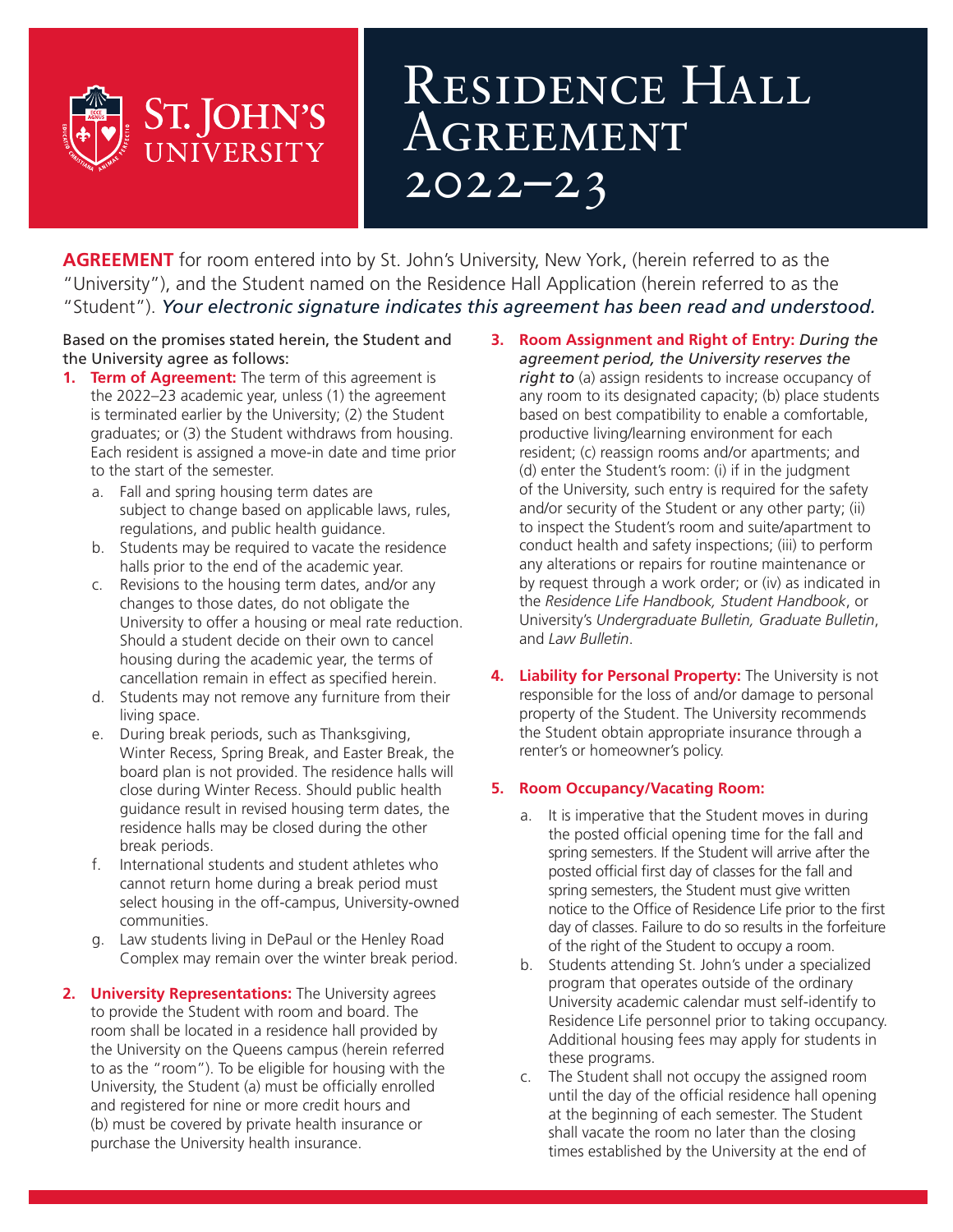## Residence Hall Agreement | 2022–23

the semester. The Student shall vacate the room no later than the established fall semester break date if canceling assignment for the spring semester or be subject to a daily/weekly charge for occupancy and established cancellation fees. Law Students are permitted to remain throughout the course of the Winter Break period.

- d. When taking occupancy of the room, the Student shall review and confirm their online room condition report. During this process, the Student shall note any existing damage to the room or suite/apartment, any of the furniture, furnishings, fixtures, or equipment so as not to be liable for such damage. If the Student vacates the room at any time other than the end of the academic year, the Student shall follow the checkout procedures established by the Office of Residence Life. The Student shall complete a Decline Form in the housing portal acknowledging his or her choice to discontinue living in the residence hall.
- e. The Student shall vacate the assigned room and cease using the residential dining facilities upon withdrawal, graduation, termination, or if the Student otherwise stops attending the University. If the Student fails to vacate the room and/or fails to cease using the residential dining facilities, the Student shall be liable for the payment of the room and board charges incurred.
- f. The Student shall vacate the assigned room in good condition, adhering to established checkout procedures (i) within 24 hours after the Student's last scheduled class/final exam or by the official residence hall closing time, whichever is earlier; (ii) immediately when officially withdrawn from the University; (iii) upon withdrawal from the University's housing program; or (iv) upon the termination of this agreement by the University. Personal belongings left behind after the communicated date of withdrawal, graduation, or termination are discarded by the University.
- **6. Room and Board Payment, Deposits, and Housing Cancellation Policy:** At the beginning of each semester, the Student shall pay the amount established by the University for room and board by the stated deadlines. Students who live in the residence halls on campus are required to maintain the minimum meal plan designated in the Housing Selection Guide section, "Building and Meal Plan Requirements by Class Year," found on the Housing Selection webpage. Students who live in apartments off campus are not obligated to participate in one of the meal plans offered by the University, but may opt to do so by the stated deadline.
- Upon applying for housing at the University, continuing students and law students shall pay a nonrefundable housing deposit of \$500. Newly admitted freshmen, transfer, and graduate students shall pay a \$400 nonrefundable housing deposit.
- b. A \$250 damage deposit is charged to the Student's account after placement. The damage deposit is refundable at the end of the academic year. However, if there are damages to the building, floor, apartment, and/or room, the cost to repair the damages is deducted from the deposit and the balance is refunded minus any applicable fees owed to the University. If the damages exceed \$250, the amount in excess is added to the bill.
- c. Housing Cancellation Policy: Refunds of payments to students who decline housing after check-in shall be prorated based on the number of days a student has occupied the University residence. Students receive a 100 percent refund if they vacate the room or apartment within the first five days; a 90 percent refund if they vacate the room or apartment on days 6–10 after occupancy; an 80 percent refund if they vacate the room or apartment on days 11–15 after occupancy; a 70 percent refund if they vacate the room or apartment on days 16–20 after occupancy; a 60 percent refund if they vacate the room or apartment on days 21–25 after occupancy; a 50 percent refund if they vacate the room or apartment on days 26–30 after occupancy; and a 25 percent refund if they vacate the room or apartment on days 31–35 after occupancy. There shall be no refund if the Student vacates the room or apartment more than 35 days after occupancy.
- d. Students who decline housing after check-in are subject to a \$500 cancellation fee. Students can appeal the cancellation fee only to the Director of Residence Life by completing and submitting a Housing Cancellation Fee Appeal Form for consideration. Appeals are granted at the discretion of the Director of Residence Life. The following is a nonexclusive list for situations in which waivers may be granted: (i) transfer from the University; (ii) withdrawal from the University; (iii) medical leave of absence; (iv) study abroad; (v) military service; (vi) conduct removal; or (vii) graduation.
- **7. Student Conduct:** The Student shall abide by the rules and regulations in the *Student Handbook, Residence Life Handbook*, and the University's *Undergraduate Bulletin, Graduate Bulletin*, and *Law Bulletin* and/or their amendments. Violations may result in termination of this agreement.